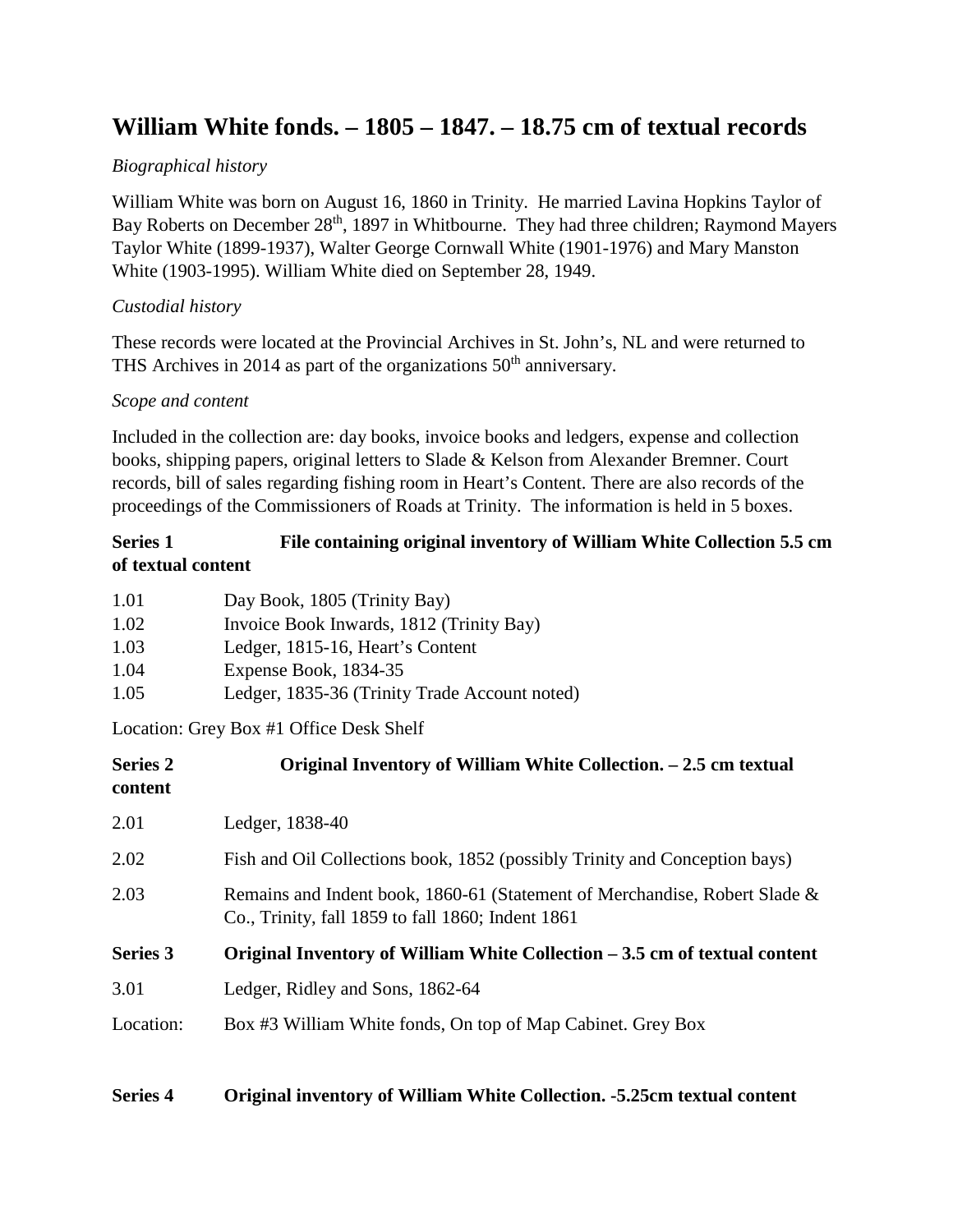| 4.01 |  | Ledger, 1875 (foreign accounts) |
|------|--|---------------------------------|
|      |  |                                 |

- 4.02 Shipping papers and servants' agreements, 1810-11, 1819-20, 1840-41 (Trinity)
- 4.03 Folder (1) Correspondence, memoranda and other material, 1816-1853
- (a) 41 original letters, 1827-28, to Slade & Kelson, Trinity, from Alexander Bremner, agent at Catalina branch
- (b) 8 letter copies

| (1) Payment draft, 13 Oct. 1828, from Estate of W. Alexander, Bonavista to |  |  |
|----------------------------------------------------------------------------|--|--|
| James Stewart and Co., in favour of Slade and Kelson.                      |  |  |

(2) Court record re: two bastardy depositions: Ann Taylor, 4 Dec. 1816; Mary Bow, 5 Oct. 1818

(3) Letter (183?) to Wm. Kelson from Thos. Drawbridge

(4) Bill of sale of fishing room and plantation, Heart's Content, 2 Aug. 1838, from Henry Thompson, surgeon, Ferryland, to the Executors of Robert Slade.

(5) Letter, 7 Jan. 1853, from Stephen Rendell, Hant's Harbour to A(lexander) W(arren) Bremner, Trinity

(6) Letter, 2 July 1853 from Stephen Rendell, Hant's Harbour to Robert Slade and Co.,Trinity

(7) Letter 29, Oct. 1853 from John Bemister, New Perlican to Robert Slade and Co., Trinity

(8) Loose pages from Cash and Barter Accounts ledger, 1833-34 (possibly Heart's Content)

- (c) 16 pages of business memoranda, 1827-29. Handwriting appears to be predominately that of Alexander Bremner, agent at the Catalina branch of the firm of Slade and Kelson, Trinity.
- 4.03 Folder (2) Correspondence 1823-29
- (a) 66 letter copies, 1823-29, from Slade and Kelson, Trinity to Jno.Noon, John gent, A. Bremner, Mrs. Bremner, all of Catalina
- (b) 8 letter copies, 1827-28, from Alexander Bremner, agent at the Catalina branch of the firm of Slade and Kelson, Trinity, to Slade and Kelson, Trinity, and others
- 4.03 Folder (3) Invoices 1846-1847, account statement 1812-1813
- (a) Invoice, 7 Oct. 1846, goods purchased at New York (275 barrels of flour, etc.), for Trinity
- (b) Invoices, 30 Nov. 1846 to 13 Nov. 1847, goods for the trade at Hant's Harbour